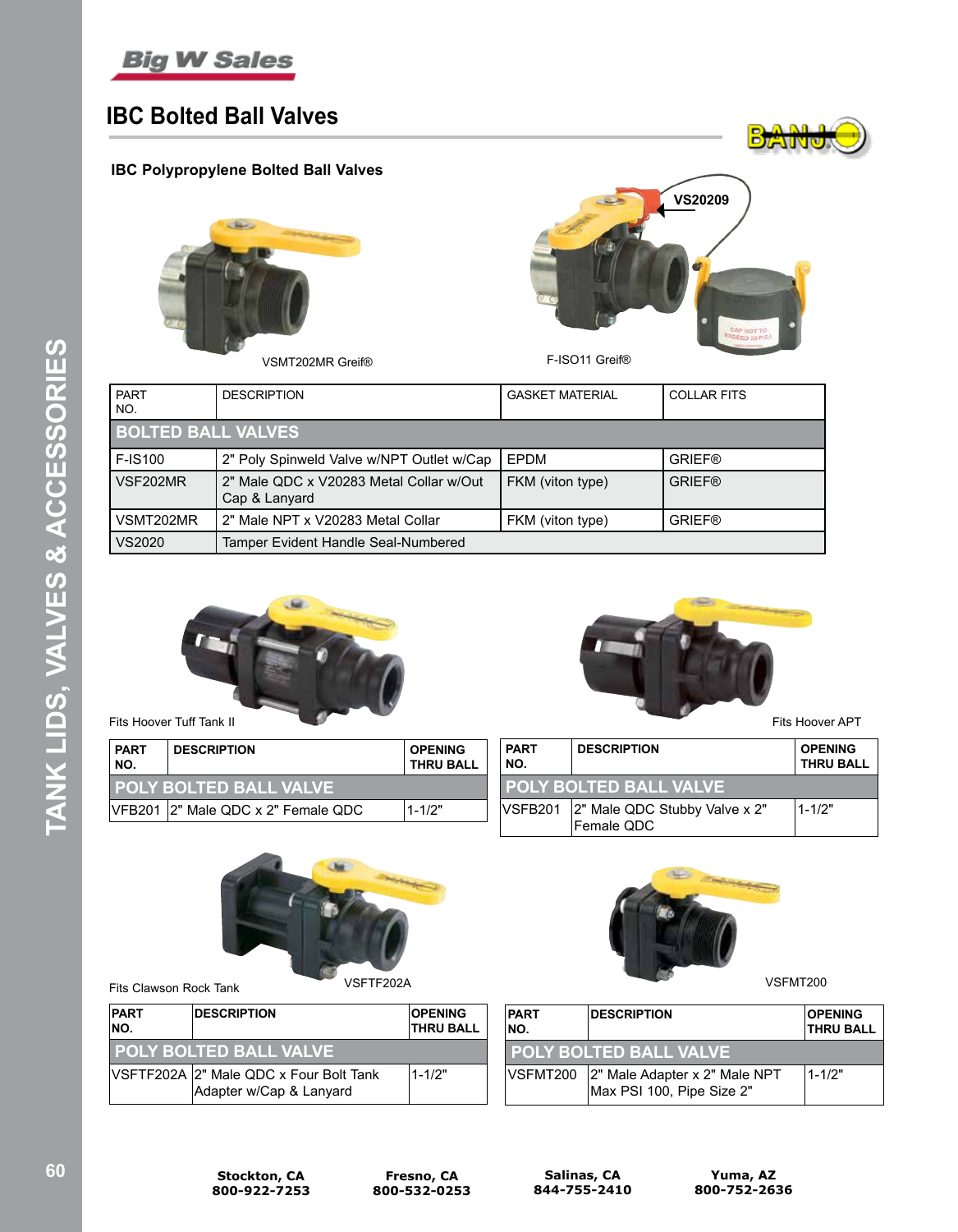## **FDA Union Valves**

### **FDA Union Valves**

#### **Features:**

- Precision molded in glass reinforced polypropylene, for strength and chemical resistance.
- PTFE seats for smooth operation and proper sealing characteristics.
- Double EPDM O-rings in stem area for extra sealing protection.
- Interlocking body and end plate to allow easy thread connection when installing valves.
- Maximum operating pressure 100 P.S.I. at 70°F.

| <b>PART</b><br><b>DESCRIPTION</b><br>NO. |                                     |
|------------------------------------------|-------------------------------------|
|                                          | <b>I UNION VALVE ADAPTERS</b>       |
| MBP200                                   | 2" Buttress x 2" NPT Assembly-White |
| NIP2101                                  | 2" NPT x BSP Nipple-White           |

| <b>PART</b><br>NO. | <b>DESCRIPTION</b>      |  |
|--------------------|-------------------------|--|
| I UNION VALVE      |                         |  |
| UV204FPFD          | 2" FDA Union Valve-EPDM |  |

# **Poly IBC / Spray Tank Lids & Poly Accessories**

## **6" Poly IBC & Spray Tank lids**







6" IBC TANK LIDS W/UNVENTED 2" 6" IBC TANK LIDS W/VENTED 2"

PLUG

| <b>DESCRIPTION</b>                                     |
|--------------------------------------------------------|
| <b>6" POLY IBC &amp; SPRAY TANK LIDS</b>               |
| 6" Solid Tank Lid w/ Santoprene Gasket                 |
| 6" Tank Lid w/Unvented 2" Plug w/<br>Santoprene Gasket |
| 6" Tank Lid w/Unvented 2" Plug w/ EPDM<br>Gasket       |
| 6" Tank Lid w/Vented 2" Plug w/<br>Santoprene Gasket   |
| 6" Tank Lid w/Vented 2" Plug w/ EPDM<br>Gasket         |
|                                                        |

PLUG

#### **2" VENTED & NON-VENTED BUNG PLUGS**



| NO.      |                                              |
|----------|----------------------------------------------|
|          | <b>2" VENTED &amp; NON-VENTED BUNG PLUGS</b> |
| 231MPT   | 2" MPT Solid Bung w/EPDM Gasket              |
| 231MPTBN | 2" MPT Solid Bung w/Buna Nitrile Gasket      |
| TL6531   | 2" Vented Plug w/EPDM Gasket                 |

### **Poly Siphon Tubes**

| <b>FKM</b><br>(VITON TYPE) | <b>DESCRIPTION</b>       |
|----------------------------|--------------------------|
|                            | <b>POLY SIPHON TUBES</b> |
| ST200                      | 2" Poly Siphon Tube      |
| ST300                      | 3" Poly Siphon Tube      |

**Stockton, CA 800-922-7253**



UV204FPFD

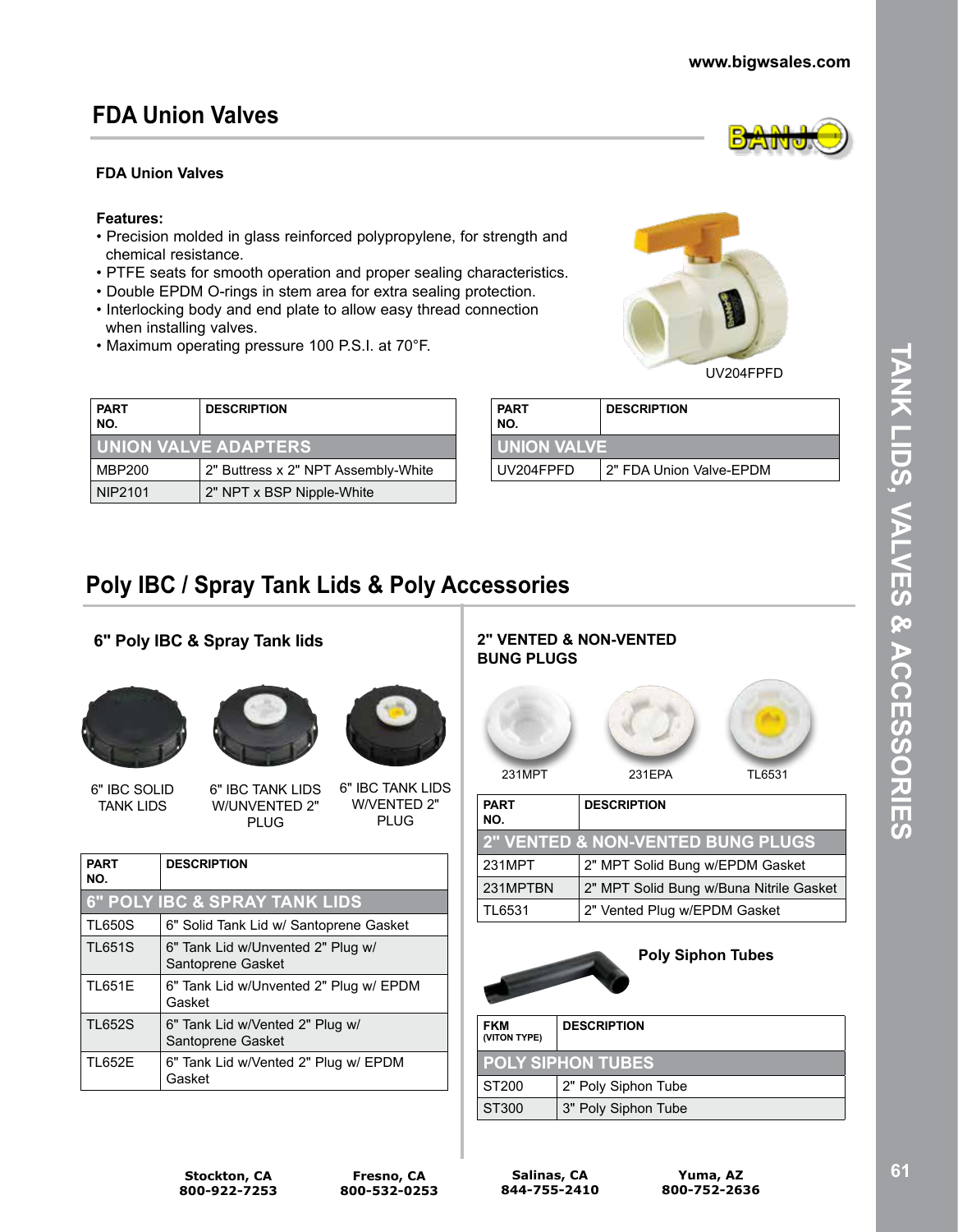

DIN60 (Buttress)

Thread

## **Poly IBC / Spray Tank Lids & Poly Accessories**





TA283  $\vert$  2" Buttress x 2" Male NPT Threads w/Gasket



TA283QD  $|2$ " Buttress x 2" Male Adapter QDC w/ Gasket



211FPT 60FDIN

| <b>PART</b><br>NO. | <b>DESCRIPTION</b>              |
|--------------------|---------------------------------|
| <b>CAPS</b>        |                                 |
| 201FPT             | 2" Female NPT Cap               |
| 211FPT             | 2" Female NPT Cap               |
| 60FDIN             | 60 MM DIN Cap (Buttress Thread) |



BAN

| <b>PART</b><br>  NO.                 | <b>DESCRIPTION</b> |  |
|--------------------------------------|--------------------|--|
| <b>LANYARD</b>                       |                    |  |
| V20207<br>  11" Polyurethane Lanyard |                    |  |



200CAPSH 200CAP

| <b>PART</b><br>NO. | <b>DESCRIPTION</b>                            |
|--------------------|-----------------------------------------------|
|                    | <b>2" CAM LEVER DUST CAP</b>                  |
|                    | 200CAPSH   2" Cam Lever Dust Cap w/short arms |
| 200CAP             | 2" Cam Lever Dust Cap                         |



201CAPSH 202CAP

| <b>PART</b><br>NO. | <b>DESCRIPTION</b>                                       |
|--------------------|----------------------------------------------------------|
|                    | <b>2" CAM LEVER DUST CAP</b>                             |
|                    | 201CAPSH   2" Cam Lever Dust Cap w/short arms &<br>rings |
| 202CAP             | 2" Cam Lever Dust Cap                                    |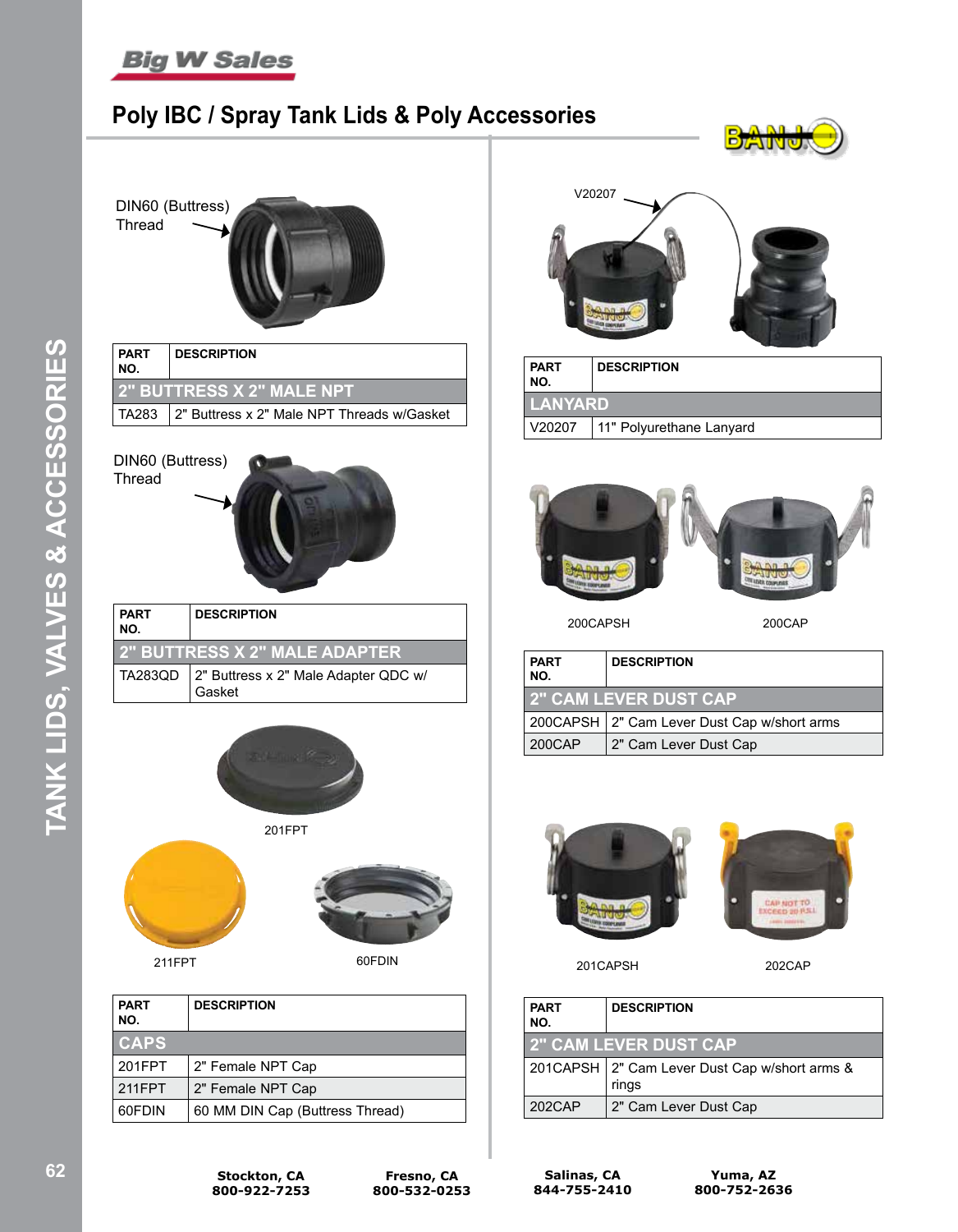## **Tank Lids and J-Bolts**

### **Poly Tank Lids for Snyder Tanks**





| PART NO.  | <b>DESCRIPTION</b>                                                              |
|-----------|---------------------------------------------------------------------------------|
|           | POLY TANK LIDS FOR SNYDER TANKS                                                 |
| 343047    | 6" Screw on cap - female                                                        |
| 341028    | 8" Lid assembly - male                                                          |
| 343080    | 10" Threaded cap - female                                                       |
| 343012    | 16" Lid assembly                                                                |
| 347352    | 24" Lid Assembly                                                                |
| 857097840 | 24" Poly Transport Lid - 2600 Elliptical (p/n 847) and<br>all Value Added Tanks |
| 345008    | Poly lid tie                                                                    |
|           |                                                                                 |

### **Poly Tank Lids for Poly Processing Tanks**

| I PART NO. | <b>DESCRIPTION</b>                              |
|------------|-------------------------------------------------|
|            | <b>POLY TANK LIDS FOR POLY PROCESSING TANKS</b> |
| 4791       | 10" lid w/coarse male thread                    |
| 5167       | 12" lid for Poly Processing tank                |
| 4558       | 17" cap for Poly Processing tank                |
| 1002121    | 17" 1/2 turn lid w/coarse male thread           |









**Economy Tank Lids**







**Stockton, CA 800-922-7253**

**Fresno, CA 800-532-0253**

**Salinas, CA 844-755-2410**

MLT<sub>16</sub>

**Yuma, AZ 800-752-2636**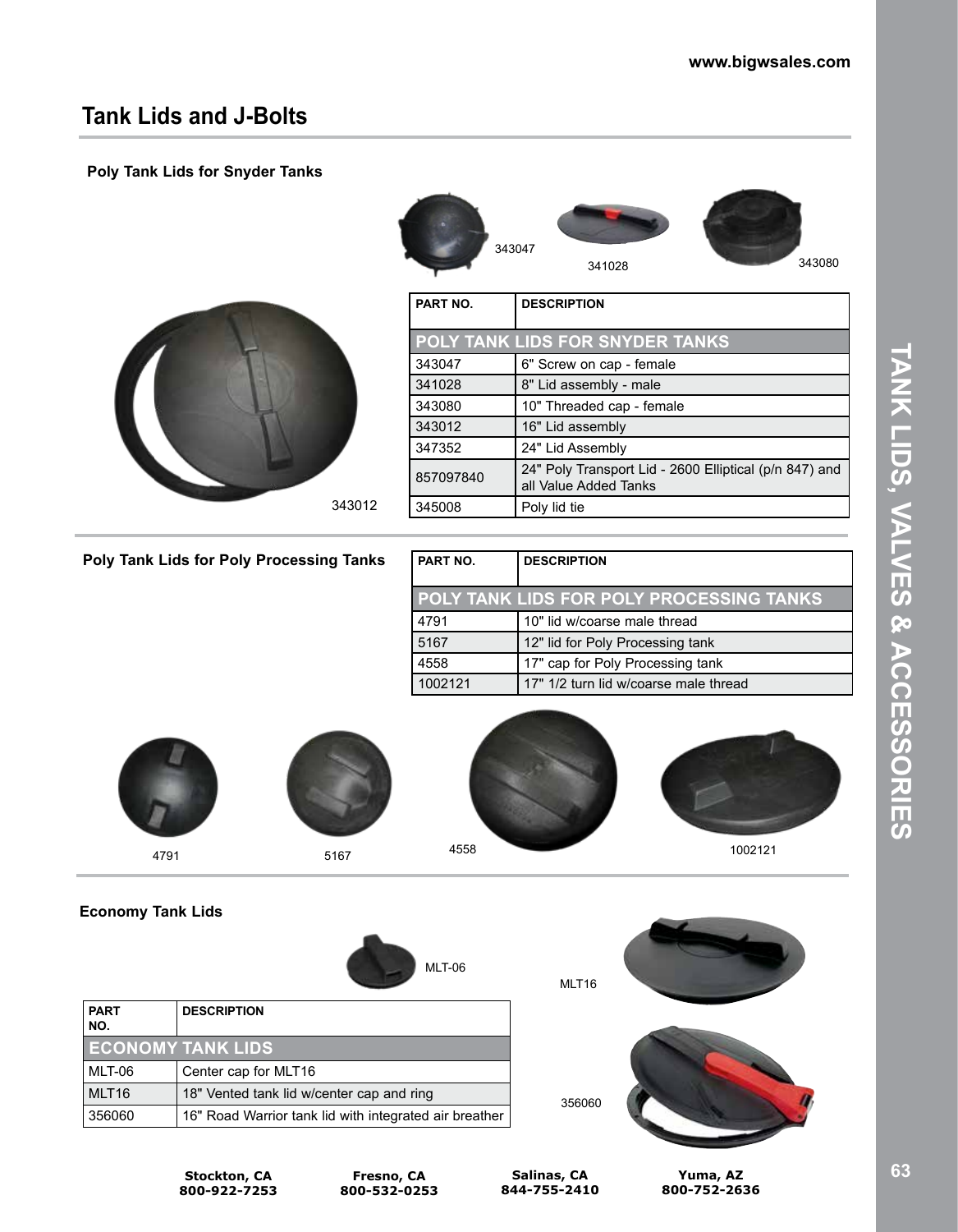

## **Bulkhead Tank Fittings**

### **Poly Bulkhead Fittings**

- Double sided threads.
- Available with EPDM or FKM (viton type) gasket.



| <b>PART</b><br>NO.            | <b>DESCRIPTION</b>                                  |  |
|-------------------------------|-----------------------------------------------------|--|
| <b>POLY BULKHEAD FITTINGS</b> |                                                     |  |
| <b>TF050</b>                  | 1/2" Poly Bulkhead EPDM Tank Fitting                |  |
| <b>TF050V</b>                 | 1/2" Poly Bulkhead FKM(viton type) Tank<br>Fitting  |  |
| <b>TF075</b>                  | 3/4" Poly Bulkhead EPDM Tank Fitting                |  |
| <b>TF075V</b>                 | 3/4" Poly Bulkhead FKM(viton type) Tank<br>Fitting  |  |
| <b>TF100</b>                  | 1" Poly Bulkhead EPDM Tank Fitting                  |  |
| <b>TF100V</b>                 | 1" Poly Bulkhead FKM(viton type) Tank Fitting       |  |
| TF125                         | 1-1/4" Poly Bulkhead EPDM Tank Fitting              |  |
| <b>TF125V</b>                 | 1-1/4" Poly Bulkhead FKM(viton type)Tank<br>Fitting |  |
| <b>TF150</b>                  | 1-1/2" Poly Bulkhead EPDM Tank Fitting              |  |
| <b>TF150V</b>                 | 1-1/2" Poly Bulkhead FKM(viton type)Tank<br>Fitting |  |
| <b>TF200</b>                  | 2" Poly Bulkhead EPDM Tank Fitting                  |  |
| <b>TF200V</b>                 | 2" Poly Bulkhead FKM(viton type) Tank Fitting       |  |
| <b>TF220</b>                  | 2" Poly Bulkhead EPDM Tank Fitting                  |  |
| <b>TF220V</b>                 | 2" Poly Bulkhead FKM(viton type) Tank Fitting       |  |
| TF300                         | 3" Poly Bulkhead EPDM Tank Fitting                  |  |
| <b>TF300V</b>                 | 3" Poly Bulkhead FKM(viton type) Tank Fitting       |  |
| <b>TF400</b>                  | 4" Poly Bulkhead EPDM Tank Fitting                  |  |
| <b>TF400V</b>                 | 4" Poly Bulkhead FKM(viton type) Tank Fitting       |  |

# **UPS SAME DAY SHIPPING!**



### **316 Stainless Steel Bulkhead Fittings**

- Double sided threads.
- Standard with EPDM gasket FKM (viton type) available.



| <b>PART</b><br>NO. | <b>DESCRIPTION</b>                    |
|--------------------|---------------------------------------|
|                    | 316 STAINLESS STEEL BULKHEAD FITTINGS |
| <b>TF038SS</b>     | 3⁄8" SS Bulkhead Tank Fitting         |
| <b>TF050SS</b>     | 1/2" SS Bulkhead Tank Fitting         |
| <b>TF075SS</b>     | 3/4" S.S. Bulkhead Tank Fitting       |
| <b>TF100SS</b>     | 1" S.S. Bulkhead Tank Fitting         |
| <b>TF125SS</b>     | 1-1/4" S.S. Bulkhead Tank Fitting     |
| <b>TF150SS</b>     | 1-1/2" S.S. Bulkhead Tank Fitting     |
| <b>TF200SS</b>     | 2" S.S. Bulkhead Tank Fitting         |
| <b>TF220SS</b>     | 2" S.S. Bulkhead Tank Fitting         |
| <b>TF300SS</b>     | 3" S.S. Bulkhead Tank Fitting         |

| <b>PART</b><br>NO. | <b>DESCRIPTION</b>                                                                 | <b>FITS</b><br><b>POLY</b> | <b>FITS SS</b>                         |
|--------------------|------------------------------------------------------------------------------------|----------------------------|----------------------------------------|
|                    | <b>BULKHEAD GASKETS</b>                                                            |                            |                                        |
| 100G               | 3⁄8" (1" Hole Dia) EPDM                                                            |                            | <b>TF038SS</b>                         |
| 100GV              | 3⁄8" (1" Hole Dia) FKM (viton<br>type)                                             |                            | <b>TF038SS</b>                         |
| TF138GV            | 1/2" (1-3/8" Hole Dia) FKM<br>(viton type)                                         |                            | <b>TF050SS</b>                         |
| 150G               | 1/2" & 3/4" (1-5/8" Hole Dia.)<br><b>FPDM</b>                                      | TF050 &<br><b>TF075</b>    | <b>TF075SS</b>                         |
| 150GV              | 1/2" & 3/4" (1-5/8" Hole Dia.)<br>FKM (viton type)                                 | TF050 &<br><b>TF075</b>    | <b>TF075SS</b>                         |
| 200G               | 1" & 1-1/4" (2-1/4" Hole Dia.)<br><b>B.Head Fitting Gasket EPDM</b>                | TF100 &<br><b>TF125</b>    | <b>TF100SS&amp;</b><br><b>TF125SS</b>  |
| 200GV              | 1" & 1-1/4" (2-1/4" Hole Dia.)<br><b>B.Head Fitting Gasket FIM</b><br>(viton type) | TF100 &<br><b>TF125</b>    | <b>TF100SS&amp;</b><br><b>TF125SS</b>  |
| 300G               | 1-1/2" & 2" (3" Hole Dia.)<br><b>B.Head Fitting Gasket EPDM</b>                    | TF200 &<br><b>TF150</b>    | <b>TF200SS &amp;</b><br><b>TF150SS</b> |
| 300GV              | 1-1/2" & 2" (3" Hole Dia.).<br><b>B.Head Fitting Gasket FKM</b><br>(viton type)    | TF200 &<br><b>TF150</b>    | <b>TF200SS &amp;</b><br><b>TF150SS</b> |
| <b>TF220G</b>      | 2" (3-1/4" Hole Dia.) B.Head<br>Fitting Gasket FKM (viton<br>type)                 | <b>TF220</b>               | <b>TF220SS</b>                         |
| <b>TF300G</b>      | 3" (4-1/2" Hole Dia.) B.Head<br><b>Fitting Gasket EPDM</b>                         | TF300                      | <b>TF300SS</b>                         |
| <b>TF400G</b>      | 4" (5-3/4" Hole Dia.) EDPM                                                         | <b>TF400</b>               |                                        |
| <b>TF400GV</b>     | 4" (5-3/4" Hole Dia.) FKM<br>(viton type)                                          | <b>TF400</b>               |                                        |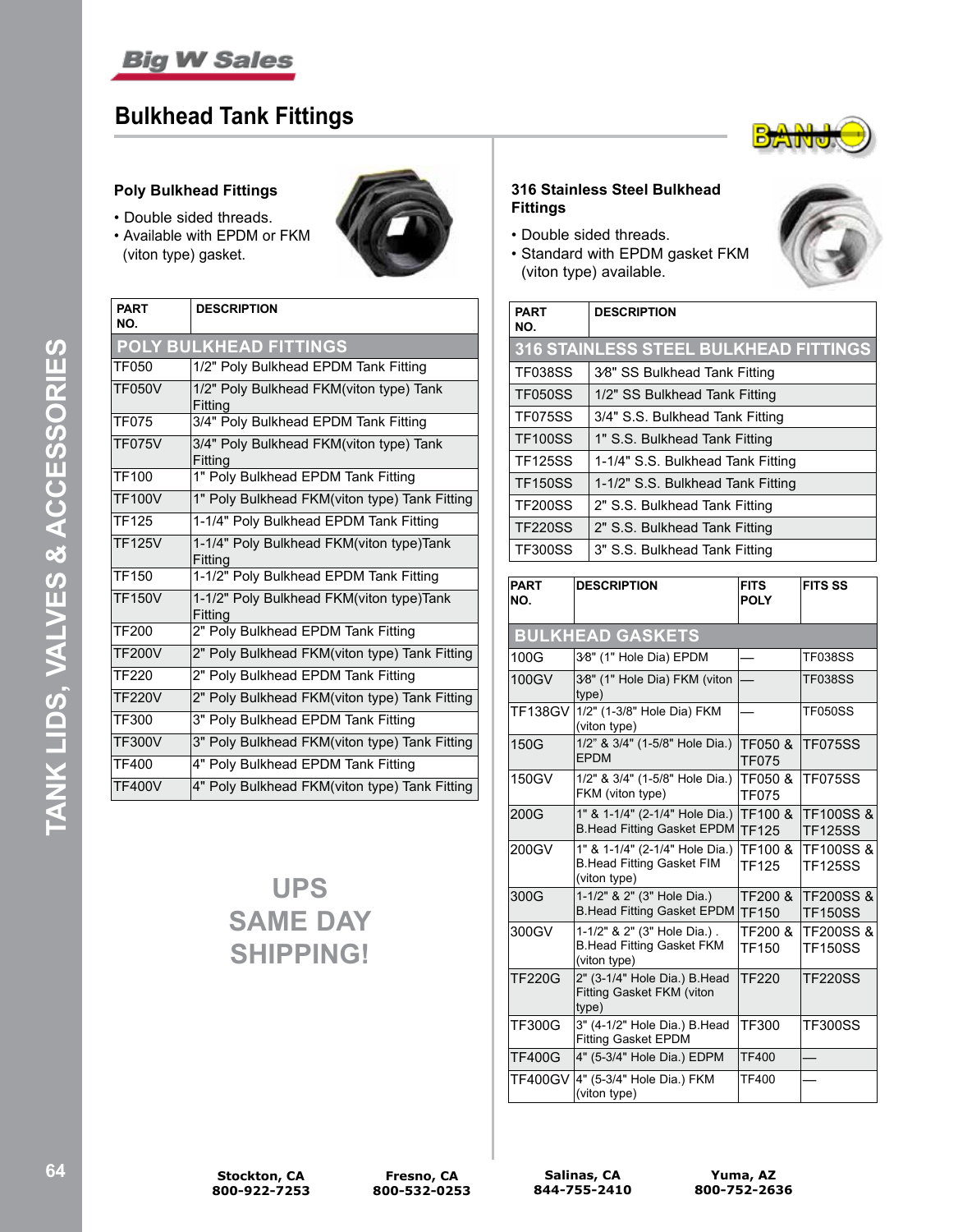# **316 Stainless Steel Tank Fittings**

### **Big W 316 Stainless Steel 4-Bolt Tank Fittings**



 $\sim$ 

| <b>PART</b><br>NO.                         | <b>DESCRIPTION</b>  |  |
|--------------------------------------------|---------------------|--|
| <b>316 STAINLESS STEEL 4-BOLT COUPLERS</b> |                     |  |
| <b>TA-SS-3/4-FC</b>                        | 3/4" Full Coupler   |  |
| TA-SS-1-FC                                 | 1" Full Coupler     |  |
| TA-SS-1-1/2-FC                             | 1-1/2" Full Coupler |  |
| TA-SS-2-FC                                 | 2" Full Coupler     |  |

| <b>PART</b><br>NO.                      | <b>DESCRIPTION</b> |  |
|-----------------------------------------|--------------------|--|
| 316 STAINLESS STEEL 4-BOLT HALF NIPPLES |                    |  |
| <b>TA-SS-1/2-HN</b>                     | 1/2" Half Nipple   |  |
| <b>TA-SS-3/4-HN</b>                     | 3/4" Half Nipple   |  |
| TA-SS-1-HN                              | 1" Half Nipple     |  |
| TA-SS-1-1/2-HN                          | 1-1/2" Half Nipple |  |
| TA-SS-2-HN                              | 2" Half Nipple     |  |



| <b>PART</b><br>NO.  | <b>DESCRIPTION</b>                      |
|---------------------|-----------------------------------------|
|                     | 316 STAINLESS STEEL 4-BOLT FULL NIPPLES |
| <b>TA-SS-1/2-FN</b> | 1/2" Full Nipple                        |
| <b>TA-SS-3/4-FN</b> | 3/4" Full Nipple                        |
| TA-SS-1-FN          | 1" Full Nipple                          |
| TA-SS-1-1/2-FN      | 1-1/2" Full Nipple                      |
| TA-SS-2-FN          | 2" Full Nipple                          |

### **Big W 316 Stainless Steel 8-Bolt Tank Fittings**



| I PART<br>NO. | <b>DESCRIPTION</b>                  |
|---------------|-------------------------------------|
|               | 316 STAINLESS STEEL 8-BOLT COUPLERS |
| l TA-SS-3-FC  | 3" Full Coupler                     |
| TA-SS-4-FC    | 4" Full Coupler                     |



| <b>PART</b><br>NO.                      | <b>DESCRIPTION</b> |  |
|-----------------------------------------|--------------------|--|
| 316 STAINLESS STEEL 8-BOLT HALF NIPPLES |                    |  |
| TA-SS-3-HN                              | 3" Half Nipple     |  |



| <b>PART</b><br>NO.                      | <b>DESCRIPTION</b> |  |
|-----------------------------------------|--------------------|--|
| 316 STAINLESS STEEL 8-BOLT FULL NIPPLES |                    |  |
| TA-SS-3-FN                              | 3" Full Nipple     |  |

### **Big W Replacement Gaskets**



| <b>PART</b><br>NO.         | <b>DESCRIPTION</b>     |
|----------------------------|------------------------|
| <b>REPLACEMENT GASKETS</b> |                        |
| TA-G-1/2 -2                | For 1/2" - 2" Fittings |
| $TA-G-3$                   | For 3" Fittings        |
| $TA-G-4$                   | For 4" Fittings        |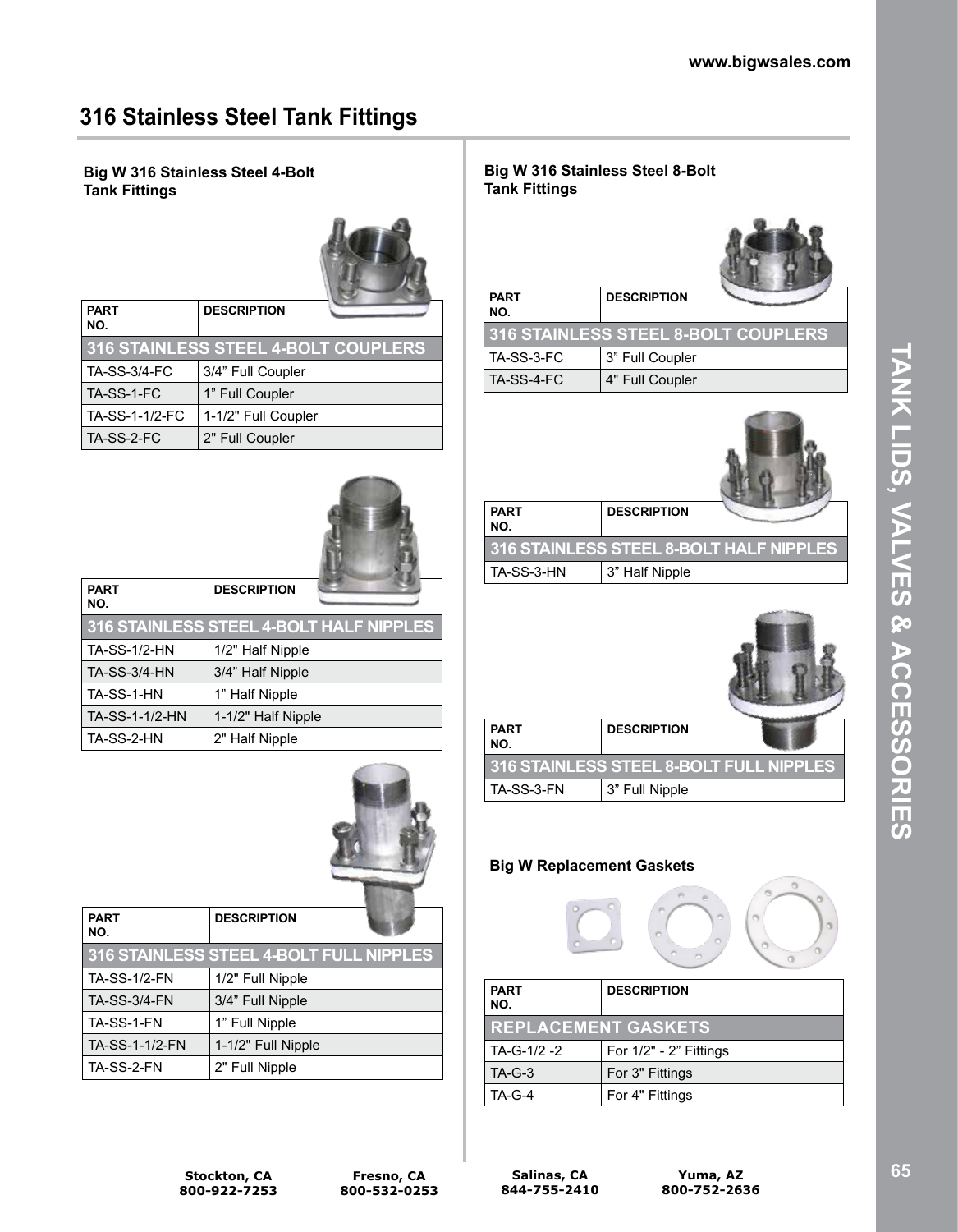

## **Tank Flanges**



#### **Poly Bolted Bottom Drain Tank Flanges PATENTED**

#### **Features:**

- Stainless Steel Bolts.
- Bolt Head Plugs Sealed Ultrasonically.
- Glass Reinforced Polypropylene.
- Longer Bolts Available



| PART NO.                                                                  | <b>DESCRIPTION</b>                              |  |
|---------------------------------------------------------------------------|-------------------------------------------------|--|
|                                                                           | POLY BOTTOM DRAIN BOLTED TANK FLANGES           |  |
| BF075BD                                                                   | 3/4" X 1" Threaded Flange EPDM                  |  |
| BF075BDV                                                                  | 3/4" x 1" Threaded Flange FKM (viton type)      |  |
| BF100BD                                                                   | 1" x 1" Threaded Flange EPDM                    |  |
| BF125BD                                                                   | 1-1/4" x 1" Threaded Flange EPDM                |  |
| BF125BDV                                                                  | 1-1/4" x 1" Threaded Flange FKM (viton type)    |  |
| BF150BD                                                                   | 1-1/2" x 2" Threaded Standard Port Flange EPDM  |  |
| 1-1/2" x 2" Threaded Standard Port Flange<br>BF150BDV<br>FKM (viton type) |                                                 |  |
| BF200BD                                                                   | 2" x 2" Threaded Standard Port Flange EPDM      |  |
| 2" x 2" Threaded Standard Port Flange FKM<br>BF200BDV<br>(viton type)     |                                                 |  |
| BF220BD                                                                   | 2" x 2" Threaded Full Port Flange EPDM          |  |
| BF300BD                                                                   | 3" x 3" Threaded Flange Flange EPDM             |  |
| BF300BDV                                                                  | 3" x 3" Threaded Flange Flange FKM (viton type) |  |

| <b>POLY BOTTOM DRAIN BOLTED TANK</b> |                                                                       |  |
|--------------------------------------|-----------------------------------------------------------------------|--|
|                                      | <b>FLANGE GASKETS</b>                                                 |  |
| <b>BF100GE</b>                       | 3/4", 1" & 11/4" Full Gasket EPDM                                     |  |
| <b>BF100GV</b>                       | 3/4", 1" & 11/4" Full Gasket FKM (viton type)                         |  |
| BF100GRE                             | 3/4", 1" & 11/4" Foot Gasket EPDM                                     |  |
| BF100GRV                             | 3/4", 1" & 11/4" Foot Gasket FKM (viton type)                         |  |
| BF200GE                              | 1-1/2" & 2" Standard Port Full Gasket EPDM                            |  |
| <b>BF200GV</b>                       | 1-1/2" & 2" Standard Port Gasket FKM (viton type)                     |  |
| BF200GFE                             | 1-1/2" & 2" Std. Port, 2" Full Port Flange Gasket<br><b>FPDM</b>      |  |
| BF200GFV                             | 1-1/2" & 2" Std. Port, 2" Full Port Flange<br>Gasket FKM (viton type) |  |
| <b>BF220GE</b>                       | 2" Full Port Gasket EPDM                                              |  |
| <b>BF220GV</b>                       | 2" Full Port Gasket FKM (viton type)                                  |  |
| <b>BF300GE</b>                       | 3" Full Gasket EPDM                                                   |  |
| BF300GV                              | 3" Full Gasket FKM (viton type)                                       |  |
| BF300GFE                             | 3" Foot Gasket EPDM                                                   |  |
| BF300GFV                             | 3" Foot Gasket FKM (viton type)                                       |  |

#### **Poly Bolted Tank Flanges**

#### **Features:**

- Stainless Steel Bolts.
- Bolt Head Plugs Sealed Ultrasonically.
- Glass Reinforced Polypropylene
- EPDM Gaskets Standard FKM (viton type) Available



| PART NO.      | <b>DESCRIPTION</b>                                    |  |  |
|---------------|-------------------------------------------------------|--|--|
|               | <b>POLY BOLTED TANK FLANGES</b>                       |  |  |
| <b>BF075</b>  | 3/4" x 1-1/2" Threaded Flange EPDM                    |  |  |
| <b>BF075V</b> | 3/4" x 1-1/2" Threaded Flange FKM (viton<br>type)     |  |  |
| <b>BF100</b>  | 1" x 1-1/2" Threaded Flange EPDM                      |  |  |
| <b>BF150</b>  | 1-1/2" x 2" Threaded Flange EPDM                      |  |  |
| <b>BF150V</b> | 1-1/2" x 2" Threaded Flange FKM (viton type)          |  |  |
| <b>BF200</b>  | 2" x 2" Std. Port Threaded Flange EPDM                |  |  |
| <b>BF200V</b> | 2" x 2" Std. Port Threaded Flange FKM (viton<br>type) |  |  |
| <b>BF220</b>  | 2" x 2" Full Port Threaded Flange EPDM                |  |  |
| <b>BF300</b>  | 3" x 3" Threaded Flange EPDM                          |  |  |

#### **Bolted Tank Flange Gaskets**

EPDM Gaskets Standard FKM (viton type) Available



| PART NO.       | <b>DESCRIPTION</b>                        |
|----------------|-------------------------------------------|
|                | <b>BOLTED TANK FLANGE GASKETS</b>         |
| <b>BF100GE</b> | 3/4", 1" & 11/4" EPDM                     |
| <b>BF100GV</b> | 3/4", 1" & 11/4" FKM (viton type)         |
| BF200GF        | 11/2" & 2" Standard Port FPDM             |
| <b>BF200GV</b> | 11/2" & 2" Standard Port FKM (viton type) |
| BF220GF        | 2" Full Port EPDM                         |
| <b>BF220GV</b> | 2" Full Port FKM (viton type)             |
| <b>BF300GE</b> | 3" FPDM                                   |
| BF300GV        | 3" FKM (viton type)                       |

**Salinas, CA 844-755-2410**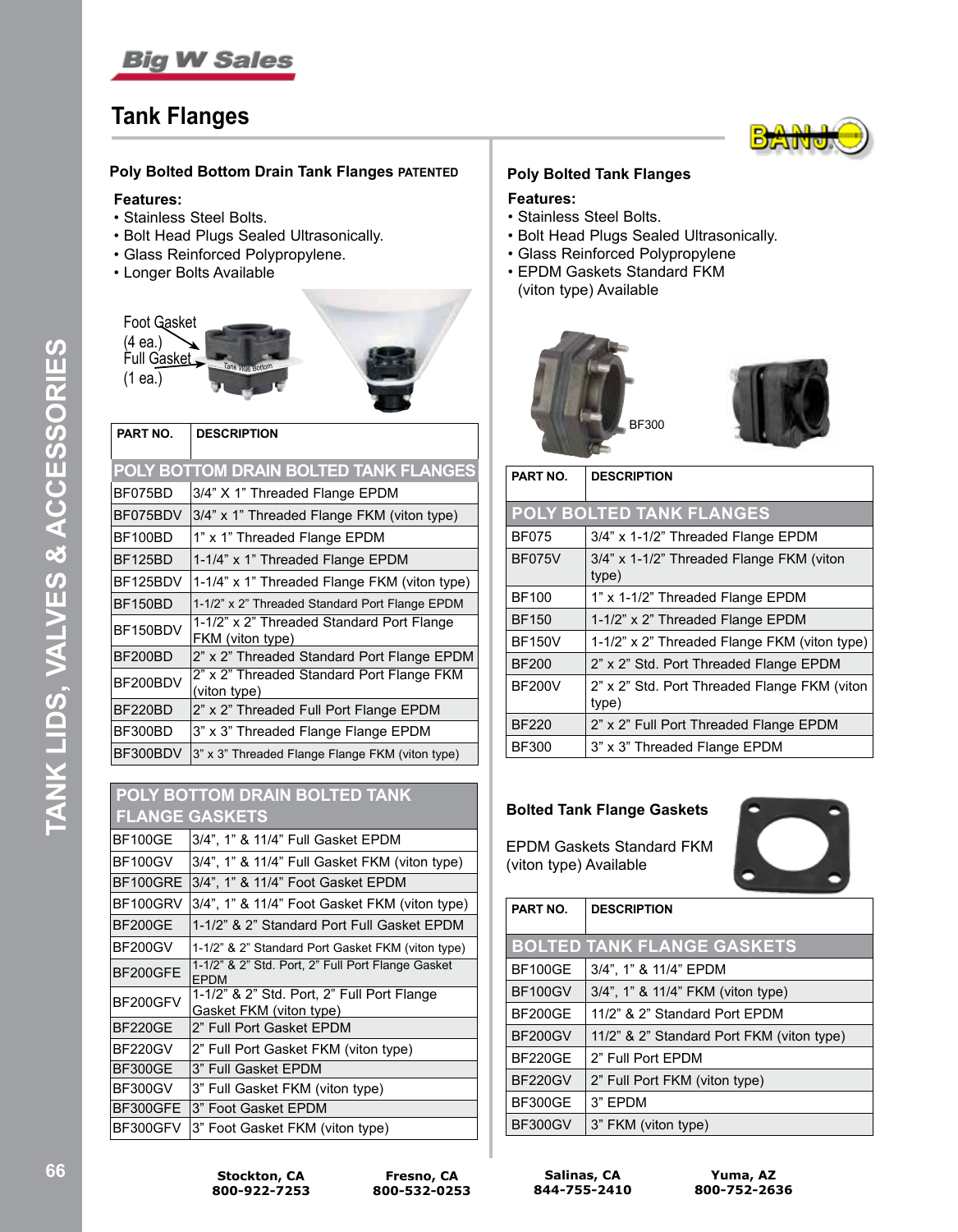# **Tank Flanges**

### **Anti Vortex Vent Caps (With or Without Screen)**

#### **Features:**

- Male NPT.
- Glass reinforced polypropylene.
- 304 stainless steel screen (optional).





| <b>FKM</b><br>(VITON TYPE)     | <b>DESCRIPTION</b>                          |  |
|--------------------------------|---------------------------------------------|--|
| <b>POLYPROPYLENE VENT CAPS</b> |                                             |  |
| VC200                          | 2" Vent Cap/Anti Vortex with No Screen      |  |
| <b>VC300</b>                   | 3" Vent Cap/Anti Vortex with No Screen      |  |
| VC230                          | 2" Vent Cap/Anti Vortex with 16 mesh Screen |  |
| <b>VC330</b>                   | 3" Vent Cap/Anti Vortex with 10 mesh Screen |  |

### **Polypropylene Class 150 ANSI Flanges**



| PART NO. | <b>DESCRIPTION</b>                |
|----------|-----------------------------------|
|          | <b>150# THREADED ANSI FLANGES</b> |
| AF100    | 1" Female Thread ANSI Flange      |
| AF150    | 1-1/2" Female Thread ANSI Flange  |
| AF200    | 2" Female Thread ANSI Flange      |
| AF300    | 3" Female Thread ANSI Flange      |
| AF400    | 4" Female Thread ANSI Flange      |



| PART NO. | <b>DESCRIPTION</b>             |  |
|----------|--------------------------------|--|
|          |                                |  |
|          | <b>150# BLIND ANSI FLANGES</b> |  |
| AFB200   | 2" Blind ANSI Flange           |  |
| AFB300   | 3" Blind ANSI Flange           |  |
| AFB400   | 4" Blind ANSI Flange           |  |

### **Tank Repair Kit**

#### **Features:**

- Includes specially formulated welding wire with copolymers and adhesives.
- May be used to effectively repair linear polyethylene.
- Requires only 110 volt power.
- Easy to use.



| PART NO. | <b>DESCRIPTION</b>                       |  |
|----------|------------------------------------------|--|
|          |                                          |  |
|          | <b>ANSI FLANGE GASKETS</b>               |  |
| AF100G   | 1" ANSI Flange Gasket - EPDM             |  |
| AF100GV  | 1" ANSI Flange Gasket - FKM (viton type) |  |
| AF150G   | 1-1/2" ANSI Flange Gasket - EPDM         |  |
| AF150GV  | 1-1/2" ANSI Flange Gasket - FKM (viton   |  |
|          | type)                                    |  |
| AF200G   | 2" ANSI Flange Gasket - EPDM             |  |
| AF200GV  | 2" ANSI Flange Gasket – FKM (viton type) |  |
| AF300G   | 3" ANSI Flange Gasket - EPDM             |  |
| AF300GV  | 3" ANSI Flange Gasket – FKM (viton type) |  |
| AF400G   | 4" ANSI Flange Gasket - EPDM             |  |
| AF400GV  | 4" ANSI Flange Gasket – FKM (viton type) |  |
|          |                                          |  |

# **UPS SAME DAY SHIPPING!**

**Salinas, CA 844-755-2410**

**Yuma, AZ 800-752-2636** **TANK LIDS, VALVES & ACCESSORIES**

**NATIOS SOCESSORIES**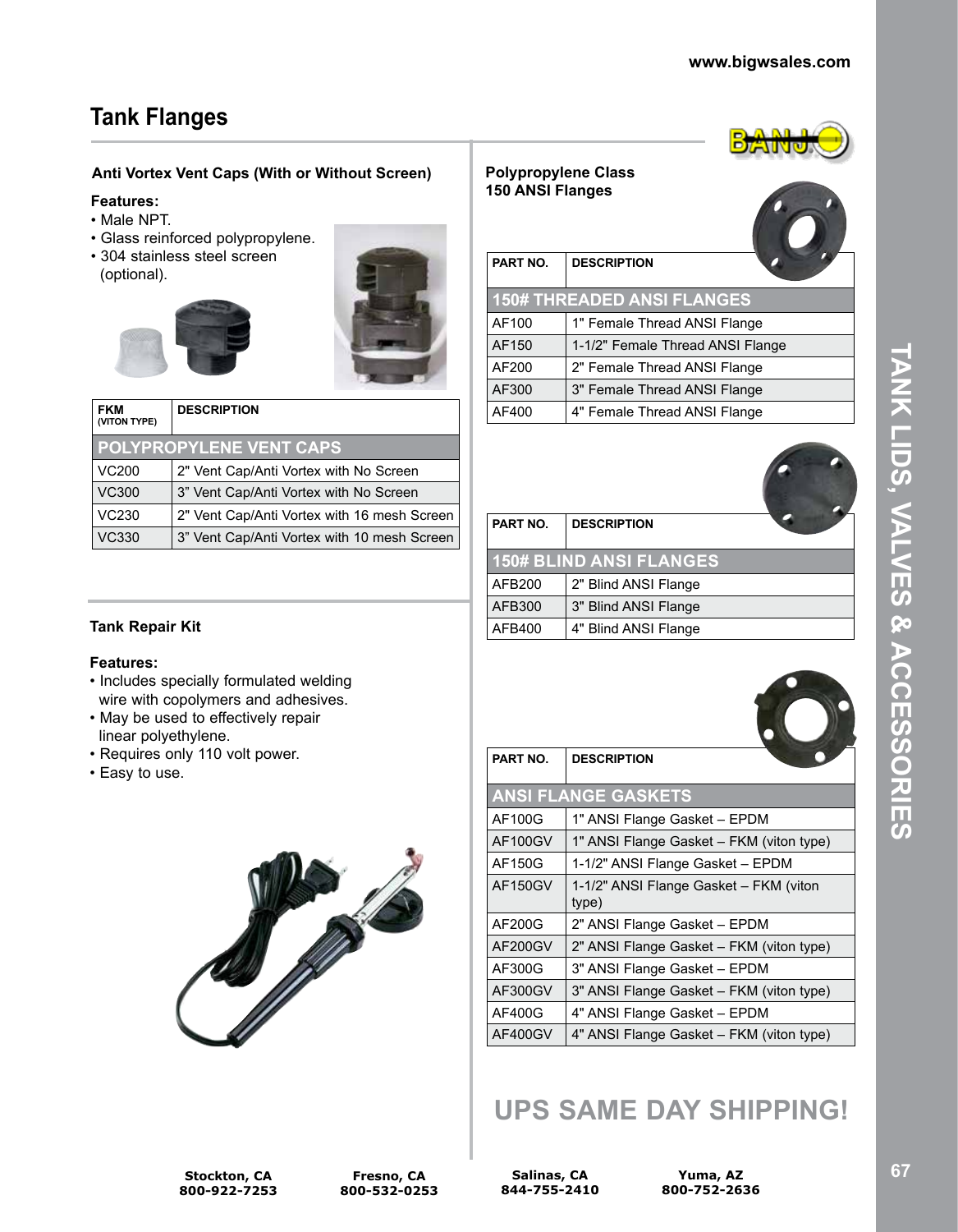# **Big W Sales**

# **Bands, Hoops, Saddles and Straps**



|               | <b>HORIZONTAL LEG TANK BANDS &amp; HOOPS</b>           |                                      |
|---------------|--------------------------------------------------------|--------------------------------------|
| 339093        | 56" Stainless Steel Band for 30 & 60 Gallon Leg Tank   | 30 & 60 Gallon - Sold Individually   |
| 339094        | 74" Stainless Steel Band for 125 Gallon Leg Tank       | 125 Gallon - Sold Individually       |
| 339095        | 94" Stainless Steel Band for 230 & 300 Gallon Leg Tank | 230 & 300 Gallon - Sold Individually |
| 339096        | Stainless Steel Band for 525 Gallon Leg Tank           | 525 Gallon - Sold Individually       |
| 339097        | 136" Stainless Steel Band for 730 Gallon Leg Tank      | 730 Gallon - Sold Individually       |
| 347104        | J-Bolt Package (3/8") Set of 4                         |                                      |
| 350001        | J-Bolt (3/8") Sold Individually                        |                                      |
| 350051        | J-Bolt (1/2") Sold Individually                        |                                      |
| 347000530     | J-Bolt for 3000 Nurse Hoops (Sold as a set of 8)       |                                      |
| 459022        | Hoop for 730 Gallon Leg Tank (3 required)              | 730 x 54 (Sold Individually)         |
| H33900380     | Hoop for 300 Gallon Leg Tank (2 required)              | 300 x 38 (Sold as a set of 2)        |
| H33900381-500 | Hoop for 500 Gallon Leg Tank (2 required)              | 500x x49 (Sold as a set of 2)        |

# **Stress Reliever**



| <b>PART NO.</b> | <b>IDESCRIPTION</b>                                         |
|-----------------|-------------------------------------------------------------|
|                 | <b>STRESS RELIEVER</b>                                      |
| 34701647        | 2" Bolted fitting w/Stress Reliever adapter and siphon tube |
| 34100380        | 2"Stress Reliever - adapter only                            |
| 34701630        | 3" Bolted fitting w/Stress Reliever adapter and siphon tube |
| 34100379        | 3" Stress Reliever - adapter only                           |



The Stress Reliever can be ordered with your bulk tank purchase already installed (assembled to the fitting and siphon tube) or, it can be ordered separately to retrofit your tanks in the field.



34100380 & 34100379

The Stress Reliever is available in a 3" thread size only, and is designed exclusively to fit the Snyder Industries 3" bolted fitting.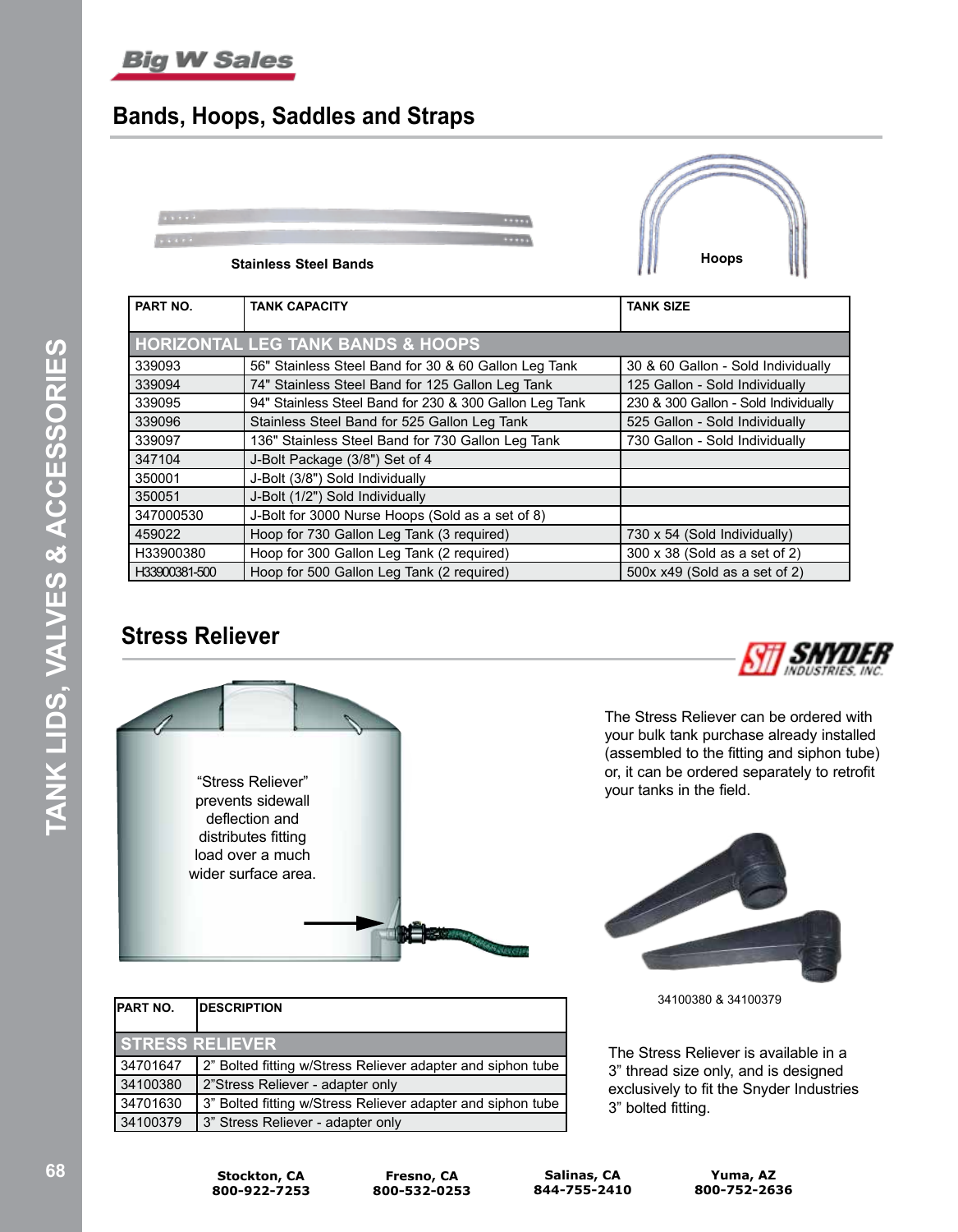# **TeeJet Tank Rinsing Nozzles**

## **Tank Rinsing Nozzles**

### **55270**

- Rotating head driven by the flow of the rinsing liquid through multiple round spray orifices.
- Solid stream sprays are precisely positioned to provide effective internal wetting and cleaning of tank surface.
- Removable retainer and rotating body allows for disassembly and cleaning.
- Provides 360° coverage of inside surface of tank for tank diameters up to 10 feet (3.0 m).
- Self-lubricating and self-flushing design.
- Materials: Body black POM (acetal); Fasteners stainless steel.
- Recommended operating pressure 10–50 PSI (0.7–3.5 bar).
- Mounting connection 1/2" or 3/4" NPT.

| <b>NOZZLE</b>     |        | <b>CAPACITY - GPM</b> | <b>TYPE OF</b> | <b>SPRAY</b>  |               |                 |              |
|-------------------|--------|-----------------------|----------------|---------------|---------------|-----------------|--------------|
| <b>NUMBER</b>     | 10 PSI | <b>20 PSI</b>         | $30$ PSI       | <b>40 PSI</b> | <b>50 PSI</b> | <b>COVERAGE</b> | <b>ANGLE</b> |
| 155270-1/2-11-POM | 5.9    | 7.9                   | 9.4            | 11.0          | 12.4          |                 | $360^\circ$  |
| 55270-3/4-18-POM  | 9.0    | 12.7                  | 15.6           | 18.0          | 20.0          |                 |              |

#### **D41892**

- The rotary tank rinsing nozzle is used for rinsing the insides of chemical containers and spray tanks up to 6.58 (2.0 m) in diameter.
- Available with 1/2" NPT or BSPT (F) connections.
- Significant lower rotating speed at approximately 15% of typical speed, results in faster and more thorough cleaning of tank surface.
- Self-cleaning sliding bearing.
- Body and inserts are made of POM (Acetal).
- Nozzle fits in 1-1/2" (37 mm) opening.
- Recommended operating pressure 30–60 PSI (2–4 bar) with a maximum pressure 115 PSI (8 bar).

| <b>NOZZLE</b><br><b>NUMBER</b> | <b>CAPACITY - GPM</b> |     |      |                        |          |  |  |
|--------------------------------|-----------------------|-----|------|------------------------|----------|--|--|
|                                | <b>20 PSI</b>         |     |      | 30 PSI 40 PSI 50 PSI 1 | ⊦ 60 PSI |  |  |
| ID41892-1/2-POM-6              | 4.0                   | 4.9 | 5. . | 6.4                    |          |  |  |

### **Eductor Nozzles Y33180-PP & Y9270-PP**

- Allows small pumps to circulate large volumes of liquid.
- Manufactured of glass-filled polypropylene for excellent corrosion and chemical resistance.
- Large flow opening minimizes plugging.

**Stockton, CA 800-922-7253**

• Available in 3/8" or 3/4" (M) pipe thread inlet connection.

| <b>MODEL</b><br><b>NUMBER</b> | <b>PIPE THREAD</b> '<br><b>INLET</b><br><b>CONNECTION</b> | <b>ORIFICE</b><br><b>DIAMETER</b> | <b>LENGTH</b> | <b>DIAMETER</b> |
|-------------------------------|-----------------------------------------------------------|-----------------------------------|---------------|-----------------|
| Y33180-PP                     | $5/16"$ (M)                                               | 5/16"                             | $4 - 1/16"$   | $2 - 1/16"$     |
| Y9270-PP                      | $3/4"$ (M)                                                | 3/8"                              | $6 - 3/8"$    | 2-29/32"        |

D41892-1/2-POM-6

**How to Order:** Specify nozzle number and inlet connection. Example: Y33180-PP-3/8

**Yuma, AZ 800-752-2636**

55270-1/2-11-POM







**www.bigwsales.com**